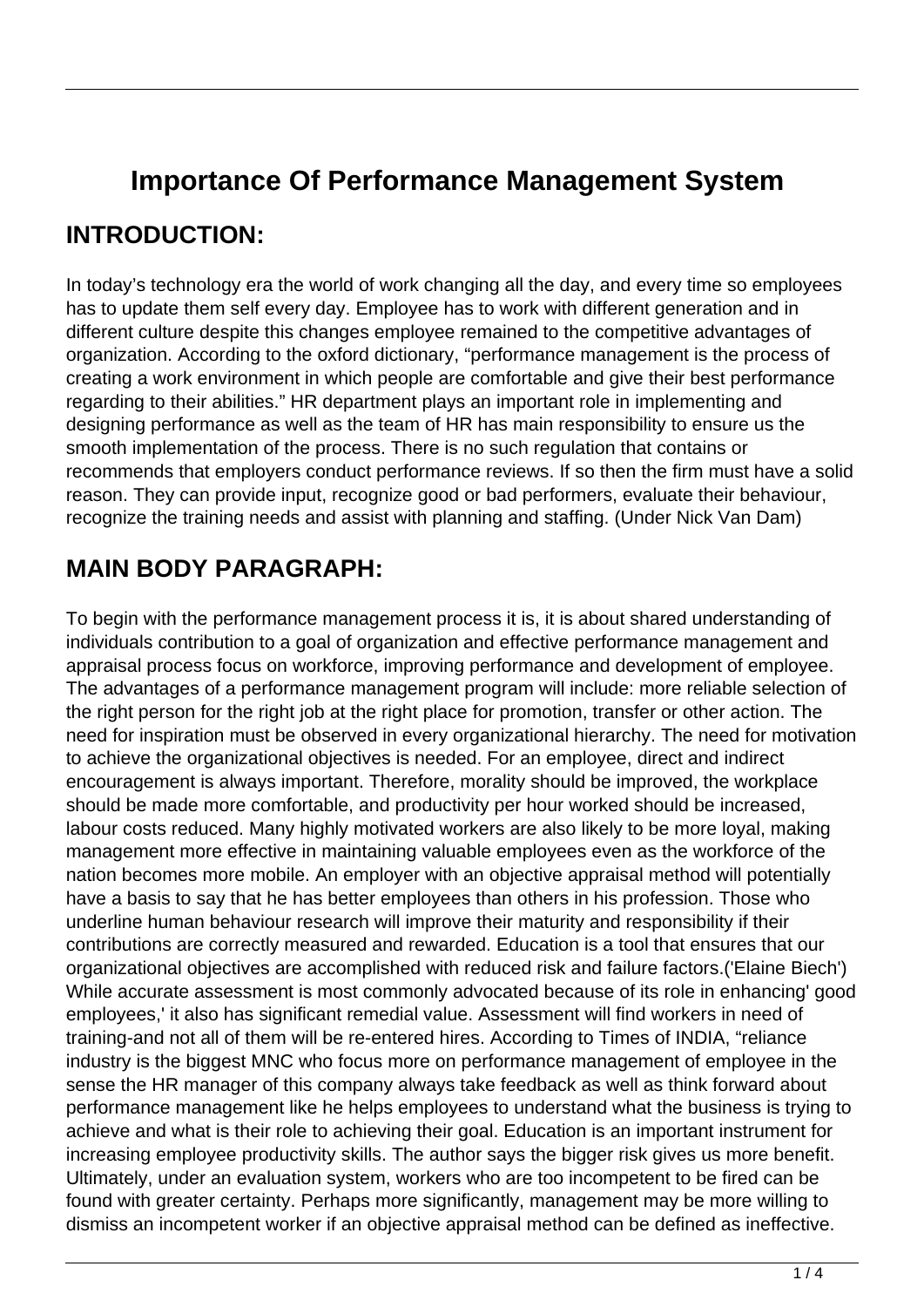First, each company has two main goals, and second, is secondary goals. Goals are the foundation of an efficient method for measuring output. Designing strategies have two key elements to remember. First, do priorities are explicitly and critically written? Second, do they contribute directly to the realization of the business strategy? Management in the company must implement SMART. (Smart Technique Of Case Study)

- S Specific
- $\bullet$  M Measurable
- A Achievable/Attainable
- R Results-Oriented/Realistic/Relevant
- T Time-Bound

Including the above requirements in SMART results is clear and easily visualized and measured. The unattainable goal is just that. An employee knows when he/she are unable to accomplish it and will be influenced by their efforts to achieve the goal. Having the target clear, measurable, and time-bound leads to achieving the goal and follow through on that improvement. Many managers choose to further identify milestones with a deadline between start and finish time. Often concentrating on the outcome of the objectives can overshadow the steps needed to achieve them. Furthermore, the goals must represent conditions under the control of the employee and the R'S (Results-oriented, realistic and specific) these conditions should definitely apply. Through establishing relevant goals, a manager emphasizes the importance of connecting to strategic goals and explaining why the target is significant.

The employee and manager should then periodically monitor progress toward targets using the information success plan as a reference guide, problem-solving road blocks, reassessing priorities, adjusting goals as business direction changes, and re-evaluating training and resource needs. This is where the dialogue is important, and where sometimes the followthrough fails. Performance planning and ongoing performance reviews are important as they promote continuous improvement and help open communication performance planning, as with all other steps, is a collaborative process between manager and employee, although some nonnegotiable elements will always be present. Begin with the job description and describe key work expectations. The goal of defining goals can be weighted. Discuss specific information on how to measure progress against goals. The next steps include finding any challenges that might stand in the way of achieving such goals. If an obstacle is information, skills or behavioura strategy to overcome, i.e. preparation, mentoring, etc., should be established (Elena paparizou)

Training management, including goal setting, success preparation, performance monitoring, and input and coaching, should be a constant and ongoing process, it is not an occurrence once or twice a year. Feedback provided when it is most appropriate improves learning and offers the opportunity to make the necessary adjustments to achieve the objectives. Daily target monitoring provides the opportunity to provide input when required, change success plans, overcome challenges and schedule missed deadlines for contingencies. Specific examples include insight and Potential Employees. In addition to completing the self-assessment, selected colleagues, subordinates are invited to provide input on pre-identified abilities or competencies and the final results are correlated with the self-assessment of the employee. This input sort improves self-processing. Most evaluations also include self-assessment of staff. Many documents that help identify an objective of success. Other documents helping to recognize performance artefacts include: past performance assessments, current departmental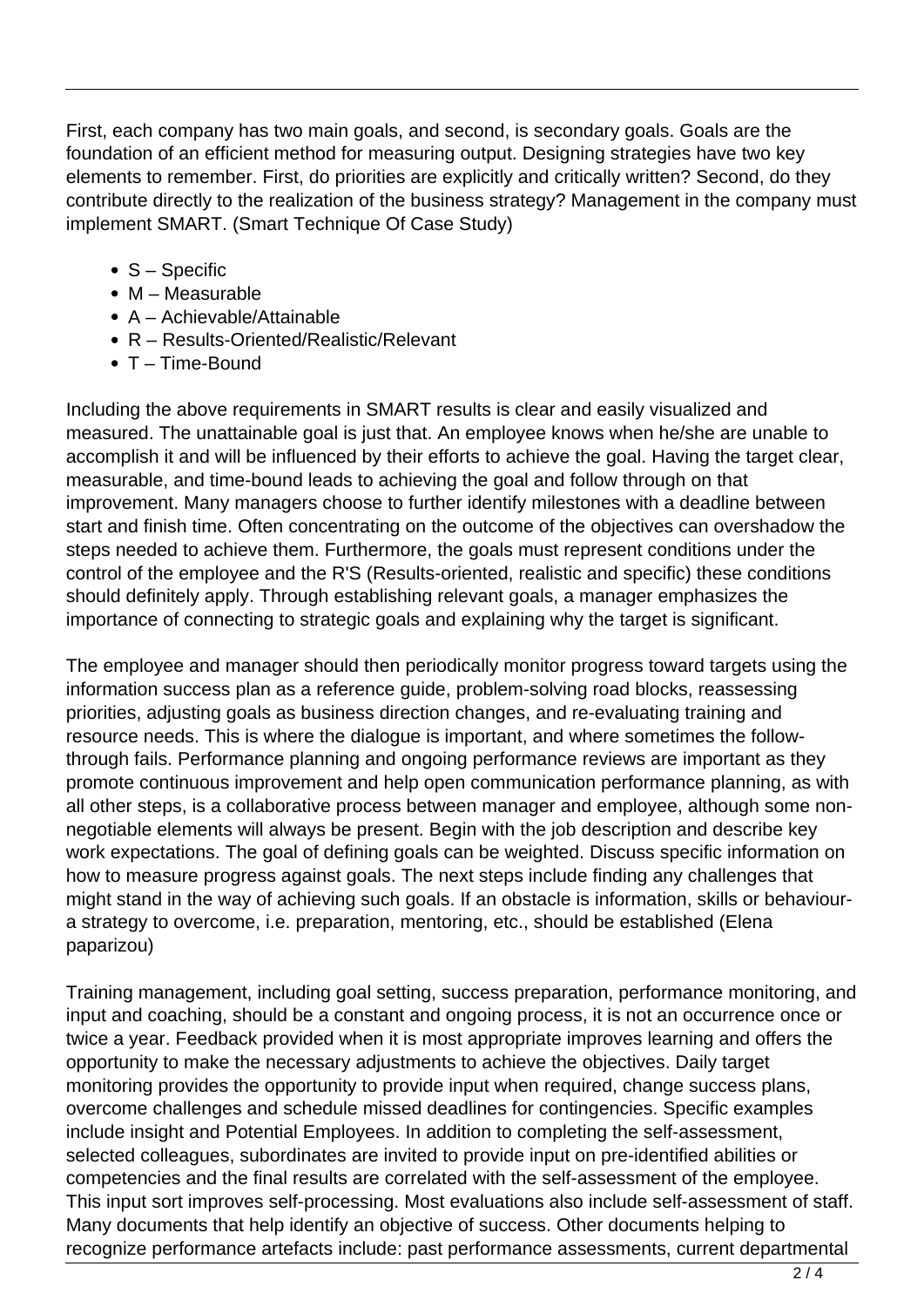and organizational priorities, and recorded carrier goal requirements. (Said by Heather & Qualls).

Note-taking must be accurate and must include all important, positive or negative events. Documentation is important to support decisions about results, and notes should be written with the intention to share. The subsequent follow-up should be comprehensive as well as recording the specifics of an incident. This should be factual and focused on measurable work-related activities-including accomplishments, achievements and, where applicable, any disciplinary action reports. Managing another individual's success is not an easy task, and requires several skills. Training may be required to ensure that managers feel adequately prepared to execute all related tasks effectively. This is particularly true of newly promoted managers. Managers need to evaluate the situation, provide encouragement and recognize performance-impairing issues. In addition, administrators must consider the ease, skill and management of individuals at different levels. A manager who feels prepared to provide input and receive feedback, performs. It should also include an environment where workers can record their thoughts and inputs. All statements on the evaluation form must be job-related and up-to-date measurable behaviour. Main job tasks, current project work, relevant skills, goals and accomplishments should be included. Previously completed performance evaluations should be used as benchmarks.

# **CONCLUSION:**

Eventually, performance management is throughout a planning framework which is about those individuals, teams and the overall organization who knows what they should be doing, how they should be doing it and take a responsibility to achieve the goal and rectify the poor performance and learn from the past performance. There are the four key elements of a performance culture the first one is purpose, outcomes is second one and third one is accountability and the last is teamwork. The path to effective learning or talent and performance management is not always a simple one, but making step-by-step, measurable improvements can bring significant results. The following points serve as a reminder of some of the key elements of a productive operation. Assessment and holding a meeting on the performance evaluation will be a major contributor to a productive cycle. Review and holding a performance evaluation meeting would contribute significantly to the effective operation of the project. An evaluation or analysis of the results of the workers should be a description of everything addressed. The review should be a written clarification of the objectives addressed, based on up-to-date work requirements and key areas of performance and previously discussed objectives and evaluation methods.

## **RECOMMENDATION:**

There are some recommendations of to improve performance management strategies which are very effective,

- Define and communicate company goals and performance objectives.
- Company has to utilize performance management software.
- Employees have to offer frequent performance feedback.
- Company has to review peer reviews.
- HR manager has to set regular meetings with the employees to discuss outcomes and results.
- Company has to apply preemptive management and recognition.